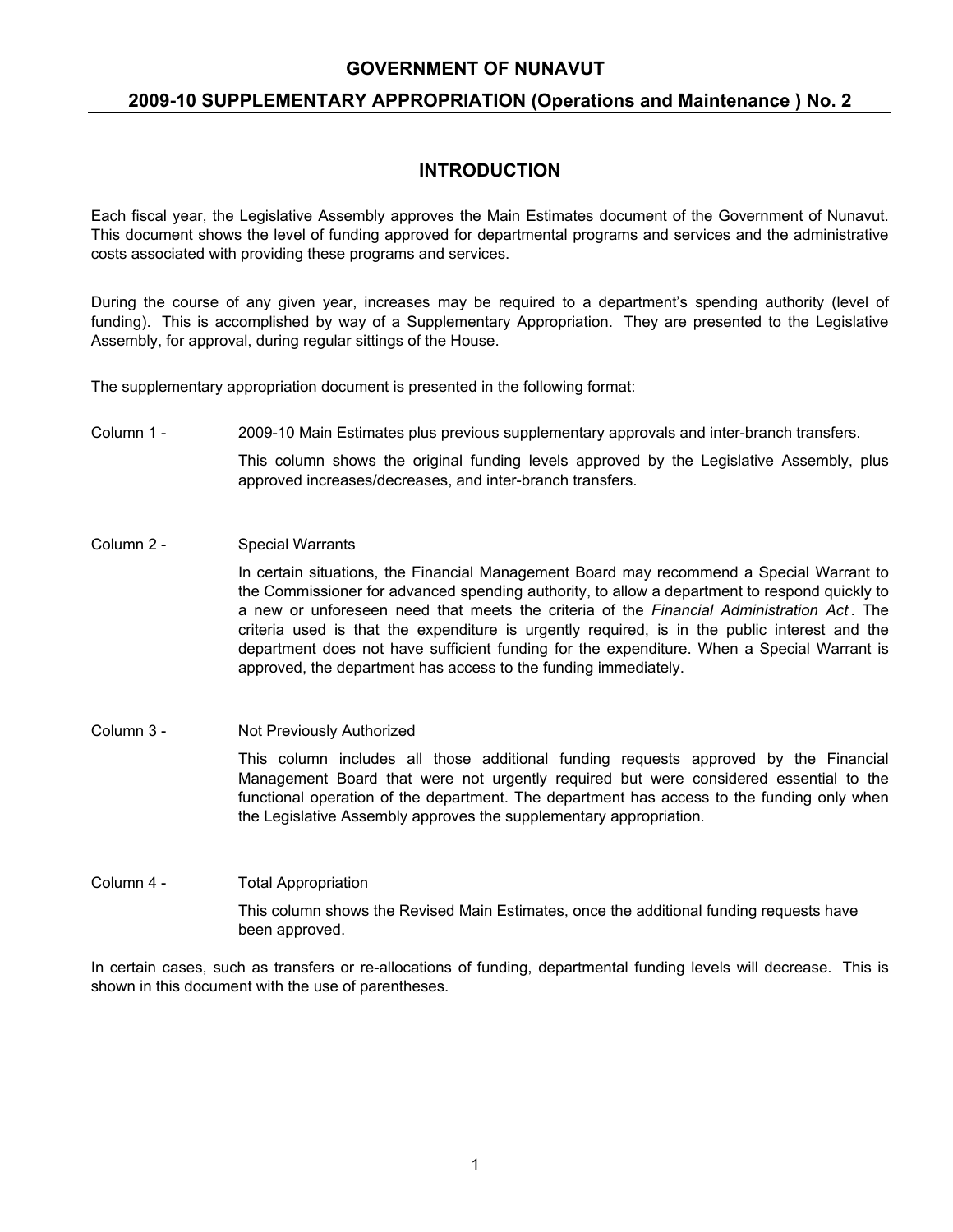## **2009-10 SUPPLEMENTARY APPROPRIATION (OPERATIONS AND MAINTENANCE) NO. 2**

## **SUMMARY OF APPROPRIATION VOTED FOR THE PUBLIC SERVICE OF THE GOVERNMENT OF NUNAVUT FOR THE FISCAL YEAR ENDING MARCH 31, 2010**

## **SCHEDULE 1 OPERATIONS AND MAINTENANCE**

| <b>Item Number</b> | <b>Department</b>                               | Appropriation<br><b>Authority</b><br>Required |
|--------------------|-------------------------------------------------|-----------------------------------------------|
| 1                  | Legislative Assembly                            | \$                                            |
| $\boldsymbol{2}$   | Executive and Intergovernmental Affairs         |                                               |
| 3                  | Finance                                         | 1,700,000                                     |
| 4                  | <b>Human Resources</b>                          |                                               |
| 5                  | Justice                                         | 100,000                                       |
| 6                  | Culture, Language, Elders and Youth             |                                               |
| $\overline{7}$     | Education                                       |                                               |
| 8                  | <b>Health and Social Services</b>               | 9,191,000                                     |
| $\boldsymbol{9}$   | Environment                                     | 670,000                                       |
| 10                 | <b>Community and Government Services</b>        |                                               |
| 11                 | Economic Development and Transportation         | 270,000                                       |
| 12                 | Nunavut Housing Corporation                     | 150,000                                       |
| 13                 | Nunavut Arctic College                          |                                               |
|                    | <b>OPERATIONS AND MAINTENANCE APPROPRIATION</b> | \$<br>12,081,000                              |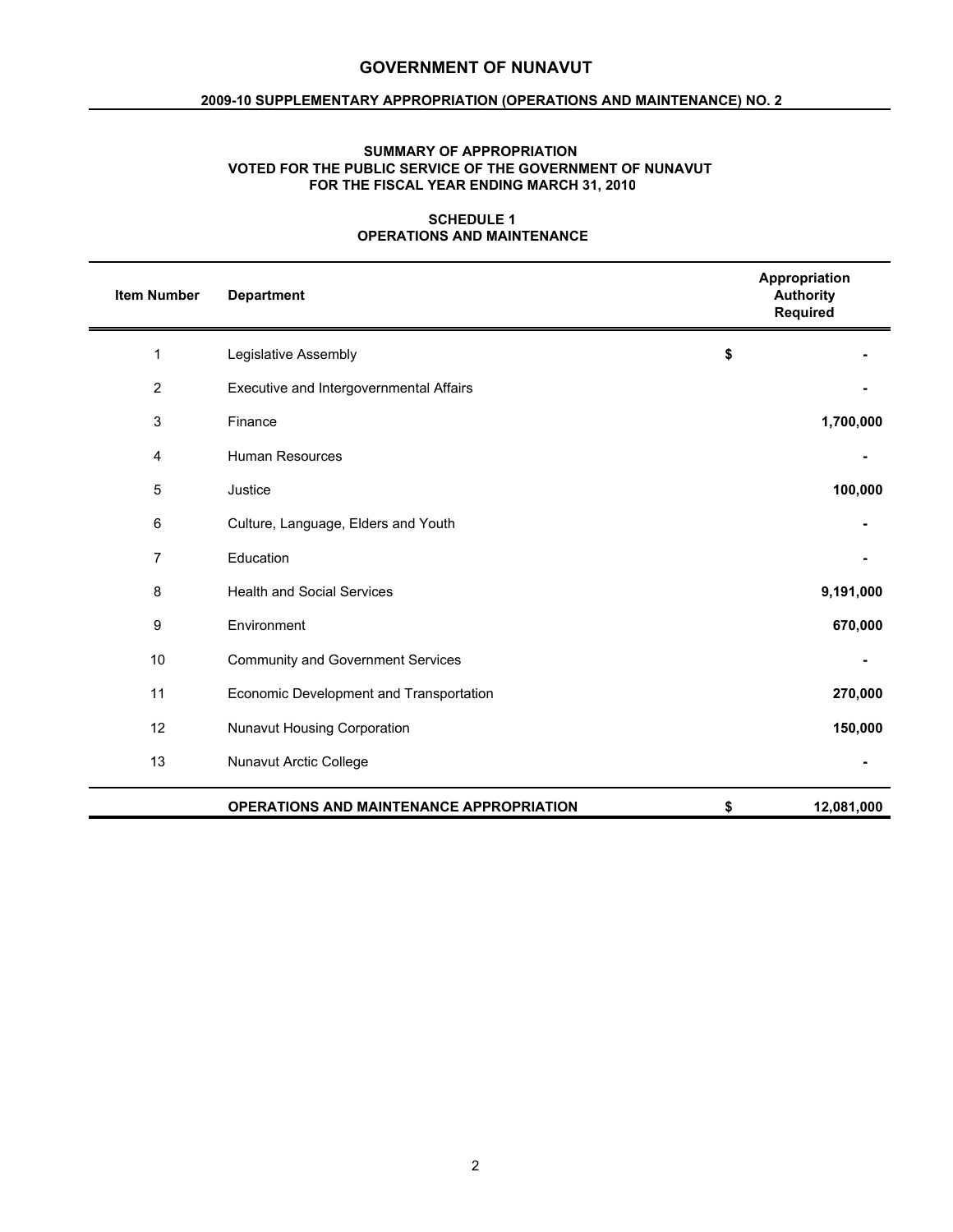## **2009-10 SUPPLEMENTARY APPROPRIATION (OPERATIONS AND MAINTENANCE) NO. 2**

#### **SUMMARY OF APPROPRIATION VOTED FOR THE PUBLIC SERVICE OF THE GOVERNMENT OF NUNAVUT FOR THE FISCAL YEAR ENDING MARCH 31, 2010**

| <b>Department</b>                          | 2009-10<br><b>Main Estimates</b><br>plus Sup. App. No. 1<br>(Includes inter-<br>branch transfers) | <b>Special</b><br><b>Warrants</b> | <b>Not Previously</b><br><b>Authorized</b> | <b>Total</b><br>Appropriation |
|--------------------------------------------|---------------------------------------------------------------------------------------------------|-----------------------------------|--------------------------------------------|-------------------------------|
| 1 Legislative Assembly                     | \$<br>15,694,000                                                                                  | \$                                | \$                                         | 15,694,000<br>\$              |
| 2 Executive and Intergovernmental Affairs  | 14,045,000                                                                                        |                                   |                                            | 14,045,000                    |
| 3 Finance                                  | 54,473,000                                                                                        |                                   | 1,700,000                                  | 56,173,000                    |
| 4 Human Resources                          | 22,367,000                                                                                        |                                   |                                            | 22,367,000                    |
| 5 Justice                                  | 76,503,000                                                                                        |                                   | 100,000                                    | 76,603,000                    |
| Culture, Language, Elders and Youth<br>6.  | 21,161,000                                                                                        |                                   |                                            | 21,161,000                    |
| 7 Education                                | 194,601,000                                                                                       |                                   |                                            | 194,601,000                   |
| 8 Health and Social Services               | 274,829,000                                                                                       |                                   | 9,191,000                                  | 284,020,000                   |
| Environment<br>9                           | 19,998,000                                                                                        |                                   | 670,000                                    | 20,668,000                    |
| 10 Community and Government Services       | 169,602,000                                                                                       |                                   |                                            | 169,602,000                   |
| 11 Economic Development and Transportation | 55,386,000                                                                                        |                                   | 270,000                                    | 55,656,000                    |
| 12 Nunavut Housing Corporation             | 128,168,000                                                                                       |                                   | 150,000                                    | 128,318,000                   |
| 13 Nunavut Arctic College                  | 21,881,000                                                                                        |                                   |                                            | 21,881,000                    |
| <b>TOTAL OPERATIONS AND MAINTENANCE</b>    | \$<br>1,068,708,000                                                                               | \$                                | 12,081,000<br>\$                           | 1,080,789,000<br>\$           |

## **OPERATIONS AND MAINTENANCE**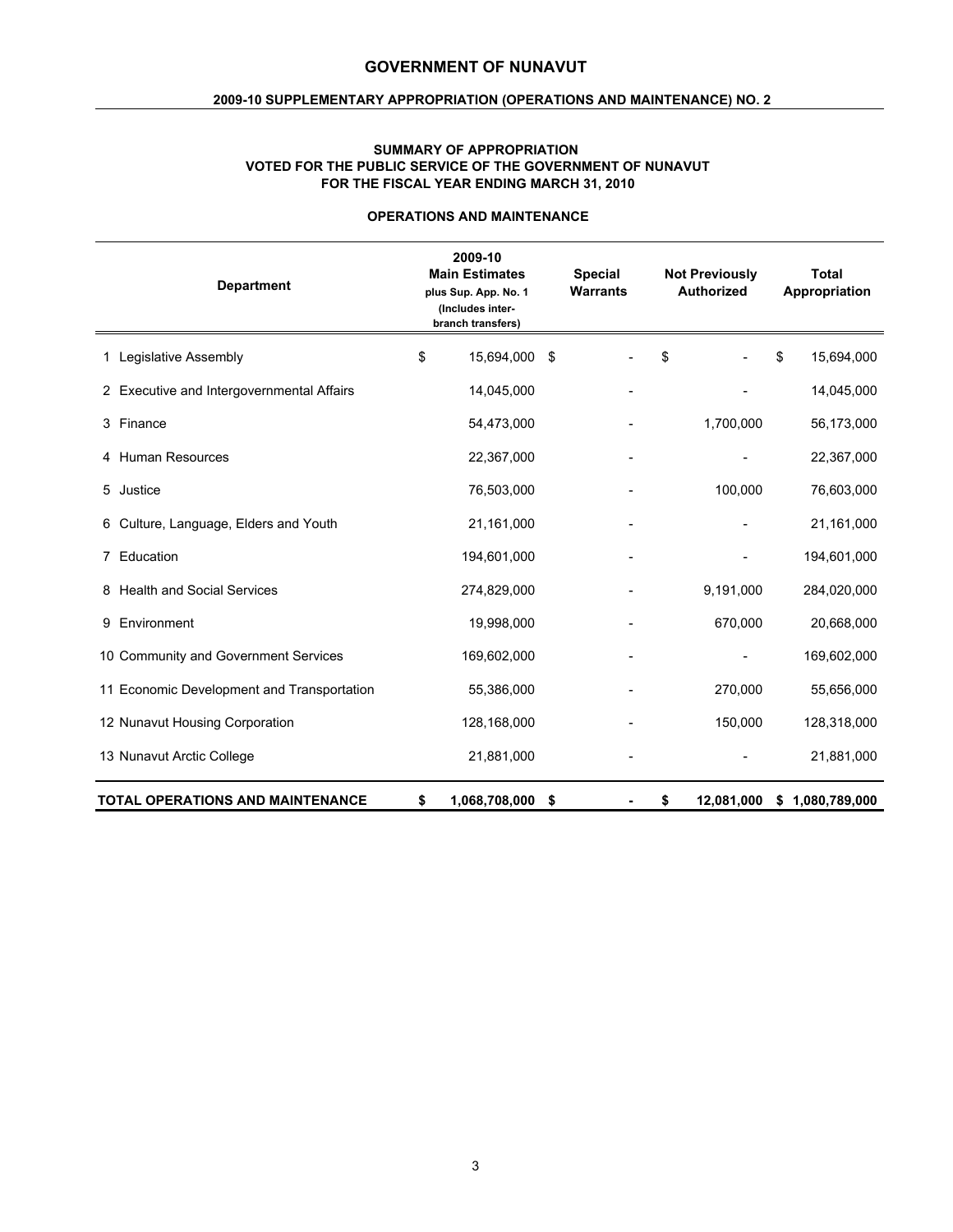## **2009-10 SUPPLEMENTARY APPROPRIATION (OPERATIONS AND MAINTENANCE) NO. 2**

| <b>DEPARTMENT:</b><br><b>SUBJECT:</b> | <b>FINANCE</b><br><b>Operations and Maintenance</b> |                                                                                                   |                                   |                                            |                        |
|---------------------------------------|-----------------------------------------------------|---------------------------------------------------------------------------------------------------|-----------------------------------|--------------------------------------------|------------------------|
|                                       | <b>Branch</b>                                       | 2009-10<br><b>Main Estimates</b><br>plus Sup. App. No. 1<br>(Includes inter-<br>branch transfers) | <b>Special</b><br><b>Warrants</b> | <b>Not Previously</b><br><b>Authorized</b> | Total<br>Appropriation |

## **CENTRALLY ADMINISTERED FUNDS**

#### **Item 1**

To provide funding of \$700,000 for the 2009-2010 Homeowner Energy Rebate program.

## **Item 2**

To provide funding of \$1,000,000 for the Nunavut Outfitters Liability Protection Fund.

| Total<br>unds<br>′ entrallvب ت<br>Administered | .000<br>.<br>. .<br>.<br>. |  | .000<br>700 | .000<br>.862<br>34 |
|------------------------------------------------|----------------------------|--|-------------|--------------------|
|                                                |                            |  |             |                    |

| <b>TOTAL DEPARTMENT</b> | 54.473.000 |  | .700.000 | 56.173.000 |
|-------------------------|------------|--|----------|------------|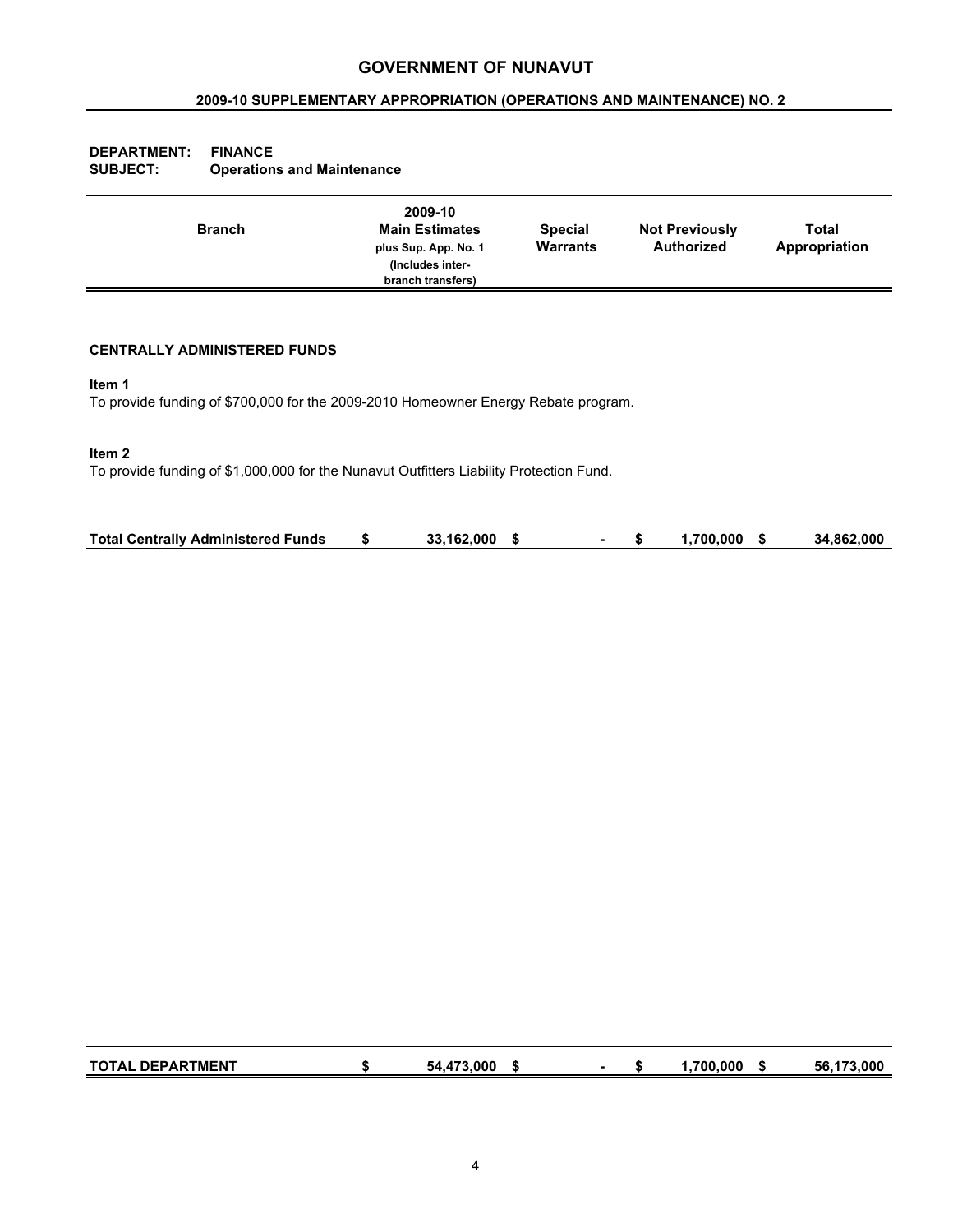## **2009-10 SUPPLEMENTARY APPROPRIATION (OPERATIONS AND MAINTENANCE) NO. 2**

| <b>SUBJECT:</b> | <b>Operations and Maintenance</b> |                                                                                                   |                                   |                                     |                        |
|-----------------|-----------------------------------|---------------------------------------------------------------------------------------------------|-----------------------------------|-------------------------------------|------------------------|
|                 | <b>Branch</b>                     | 2009-10<br><b>Main Estimates</b><br>plus Sup. App. No. 1<br>(Includes inter-<br>branch transfers) | <b>Special</b><br><b>Warrants</b> | <b>Not Previously</b><br>Authorized | Total<br>Appropriation |
|                 |                                   |                                                                                                   |                                   |                                     |                        |

#### **DIRECTORATE**

**DEPARTMENT: JUSTICE**

### **Item 1**

To provide funding of \$100,000 to the Department of Justice for the Legal Services Board. This is a onetime increase to the Access to Justice Agreement for 2009-10 for the purpose of Legal Aid.

| <b>Total</b><br><b>Directorate</b> | .794<br>10<br>.000<br>- 11 |  | 100<br>$\bullet$ $\bullet$<br>.uur<br>- 11 | 894<br>.000<br>10 |
|------------------------------------|----------------------------|--|--------------------------------------------|-------------------|
|                                    |                            |  |                                            |                   |

| <b>TOTAL DEPARTMENT</b> | 76.503.000 |  | 100.000 | 76.603.000 |
|-------------------------|------------|--|---------|------------|
|                         |            |  |         |            |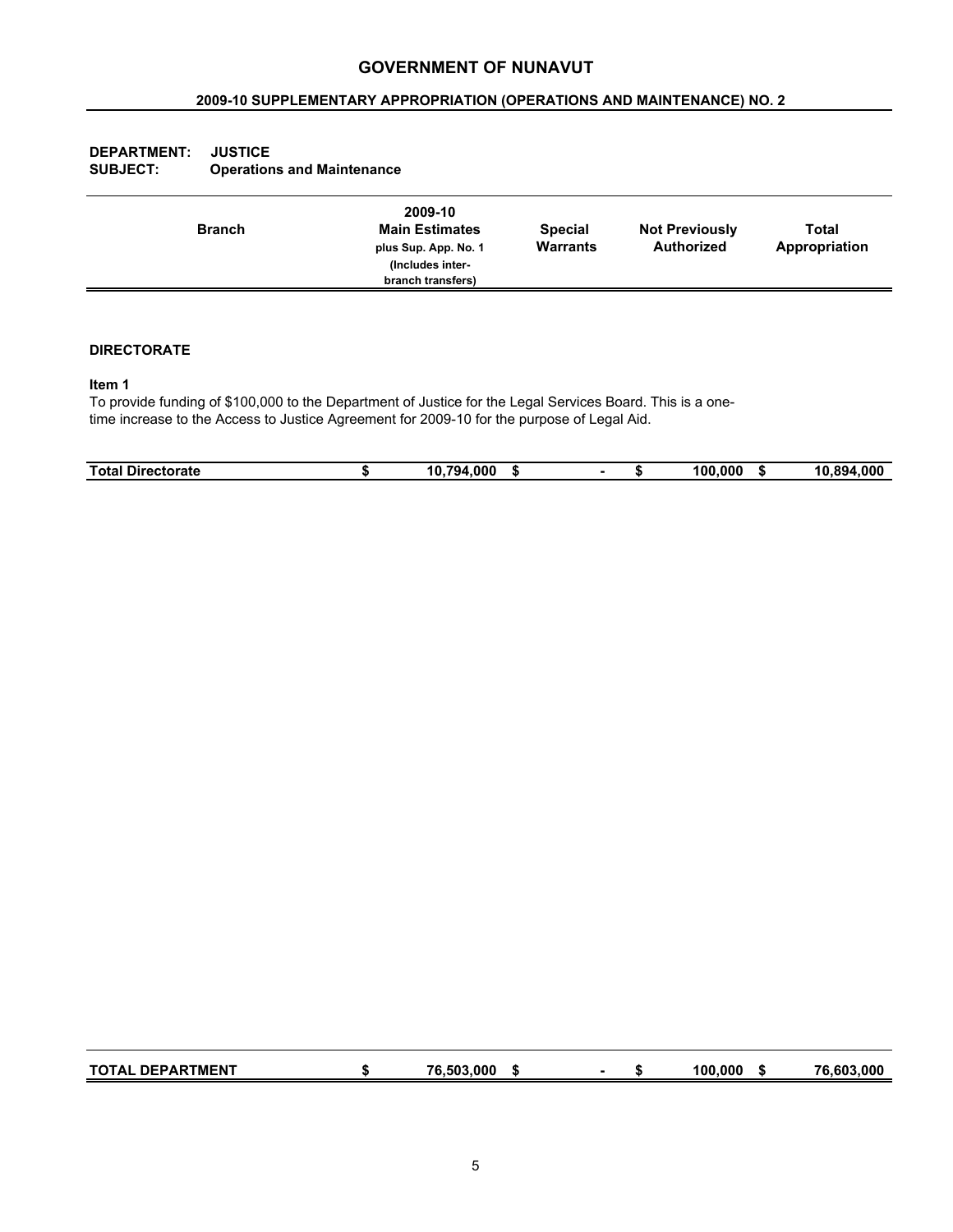## **2009-10 SUPPLEMENTARY APPROPRIATION (OPERATIONS AND MAINTENANCE) NO. 2**

| <b>DEPARTMENT:</b> | <b>HEALTH AND SOCIAL SERVICES</b> |
|--------------------|-----------------------------------|
| <b>SUBJECT:</b>    | <b>Operations and Maintenance</b> |

|  | <b>Branch</b> | 2009-10<br><b>Main Estimates</b><br>plus Sup. App. No. 1<br>(Includes inter-<br>branch transfers) | <b>Special</b><br><b>Warrants</b> | <b>Not Previously</b><br><b>Authorized</b> | Total<br>Appropriation |  |
|--|---------------|---------------------------------------------------------------------------------------------------|-----------------------------------|--------------------------------------------|------------------------|--|
|--|---------------|---------------------------------------------------------------------------------------------------|-----------------------------------|--------------------------------------------|------------------------|--|

## **DIRECTORATE**

#### **Item 1**

To provide funding of \$204,000 for the one-time treatment costs of the H1N1 pandemic flu virus.

| Total <sub>l</sub><br><b>Directorate</b> | .853.000<br>nn<br>- 11 |  | 000ء<br>204. | <b>057</b><br>.000<br>nn.<br>.<br>. |
|------------------------------------------|------------------------|--|--------------|-------------------------------------|
|                                          |                        |  |              |                                     |

## **PUBLIC HEALTH**

#### **Item 2**

To provide funding of \$348,000 for the one-time treatment costs of the H1N1 pandemic flu virus.

| <b>Total</b><br>. .<br>Health<br><b>Public</b> | .489.000<br>10. | -13 |  | 348.000 | -17 | 10.837.000 |
|------------------------------------------------|-----------------|-----|--|---------|-----|------------|
|                                                |                 |     |  |         |     |            |

## **TREATMENT**

#### **Item 3**

To provide funding of \$5,439,000 for the one-time treatment costs of the H1N1 pandemic flu virus.

| Total<br><b>reatment</b> | .353.000<br>1C1<br>- 11 |  | 439.000<br>. A * | 166,792,000 |
|--------------------------|-------------------------|--|------------------|-------------|
|                          |                         |  |                  |             |

## **SOCIAL SERVICES**

#### **Item 4**

To provide funding of \$1,769,000 for Residential Care Services due to an increase in the number of clients requiring services, the complexity of the care and the increased cost of services.

| Tota.<br>Services<br>$\sim$<br>эосы<br>əu | .087.000<br>38 |  | 760<br>.000<br>- 11 | .002<br>.000<br>39<br>. |
|-------------------------------------------|----------------|--|---------------------|-------------------------|
|                                           |                |  |                     |                         |

#### **HEALTH INSURANCE PROGRAMS**

## **Item 5**

To provide funding of \$1,431,000 for the increased cost of providing Out of Territory Hospital Services.

| <b>Total Health Insurance Programs</b> | 42,047,000  |  | 1.431.000 | 43,478,000  |
|----------------------------------------|-------------|--|-----------|-------------|
|                                        |             |  |           |             |
|                                        |             |  |           |             |
| <b>TOTAL DEPARTMENT</b>                | 274,829,000 |  | 9,191,000 | 284,020,000 |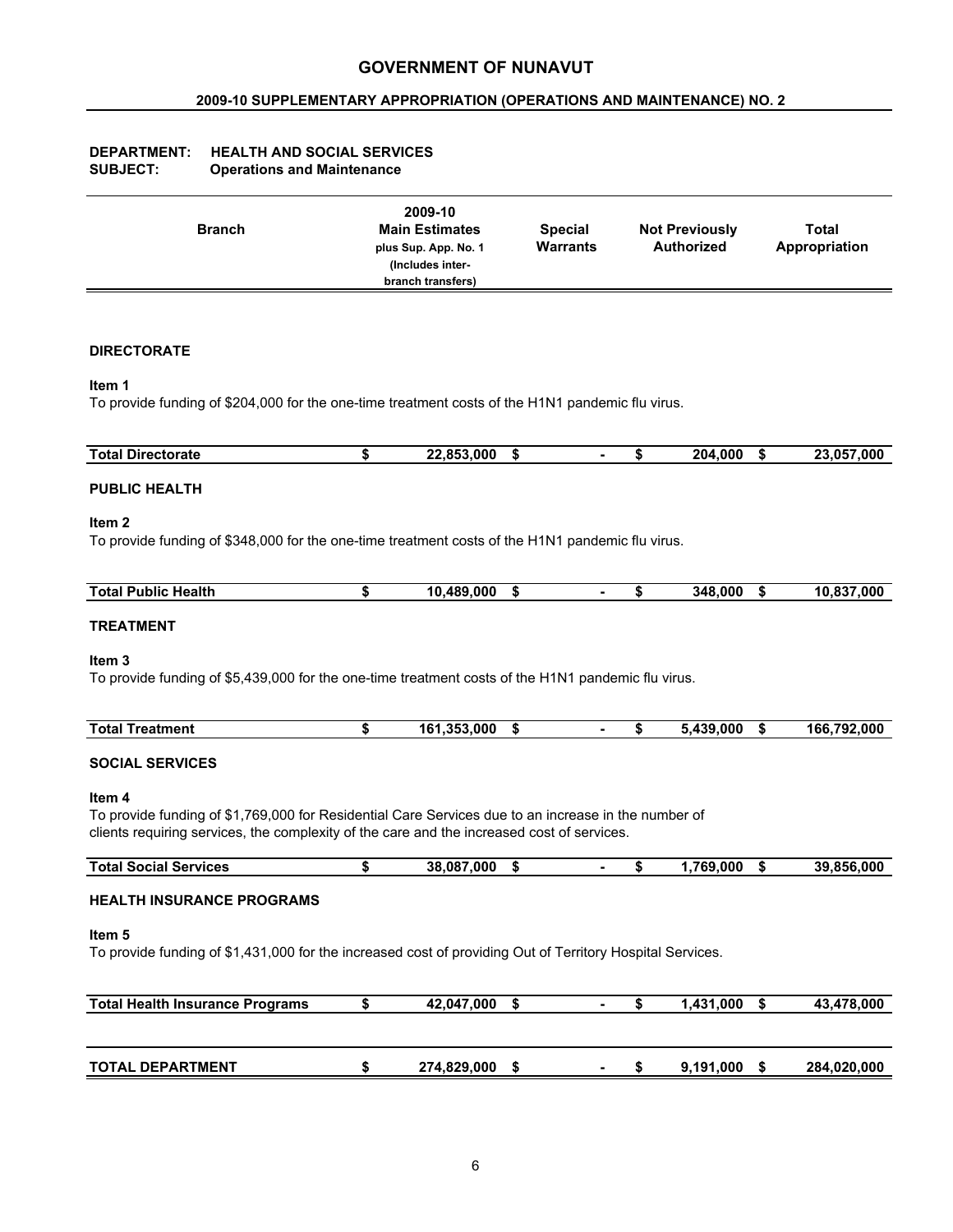## **2009-10 SUPPLEMENTARY APPROPRIATION (OPERATIONS AND MAINTENANCE) NO. 2**

| 2009-10<br><b>Main Estimates</b><br><b>Branch</b><br>plus Sup. App. No. 1<br>(Includes inter-<br>branch transfers) | <b>Special</b><br><b>Warrants</b> | <b>Not Previously</b><br><b>Authorized</b> | <b>Total</b><br>Appropriation |
|--------------------------------------------------------------------------------------------------------------------|-----------------------------------|--------------------------------------------|-------------------------------|
|--------------------------------------------------------------------------------------------------------------------|-----------------------------------|--------------------------------------------|-------------------------------|

## **DEPARTMENT: ENVIRONMENT SUBJECT: Operations and Maintenance**

## **PROGRAM MANAGEMENT**

#### **Item 1**

To provide funding of \$670,000 to increase the allowance for doubtful accounts and provide sufficient funding to write-off the current outstanding balance in the Fur Price program's accountable advances account.

| Total.<br>Management<br>Program<br>- - | $-156$<br>.000<br>16<br>- 11 | <b>C70</b><br>000.،<br>- 11 | .826.000<br>16 |
|----------------------------------------|------------------------------|-----------------------------|----------------|

| <b>TOTAL DEPARTMENT</b> | 19.998.000 | -0 | 670.000 | 20.668.000 |
|-------------------------|------------|----|---------|------------|
|                         |            |    |         |            |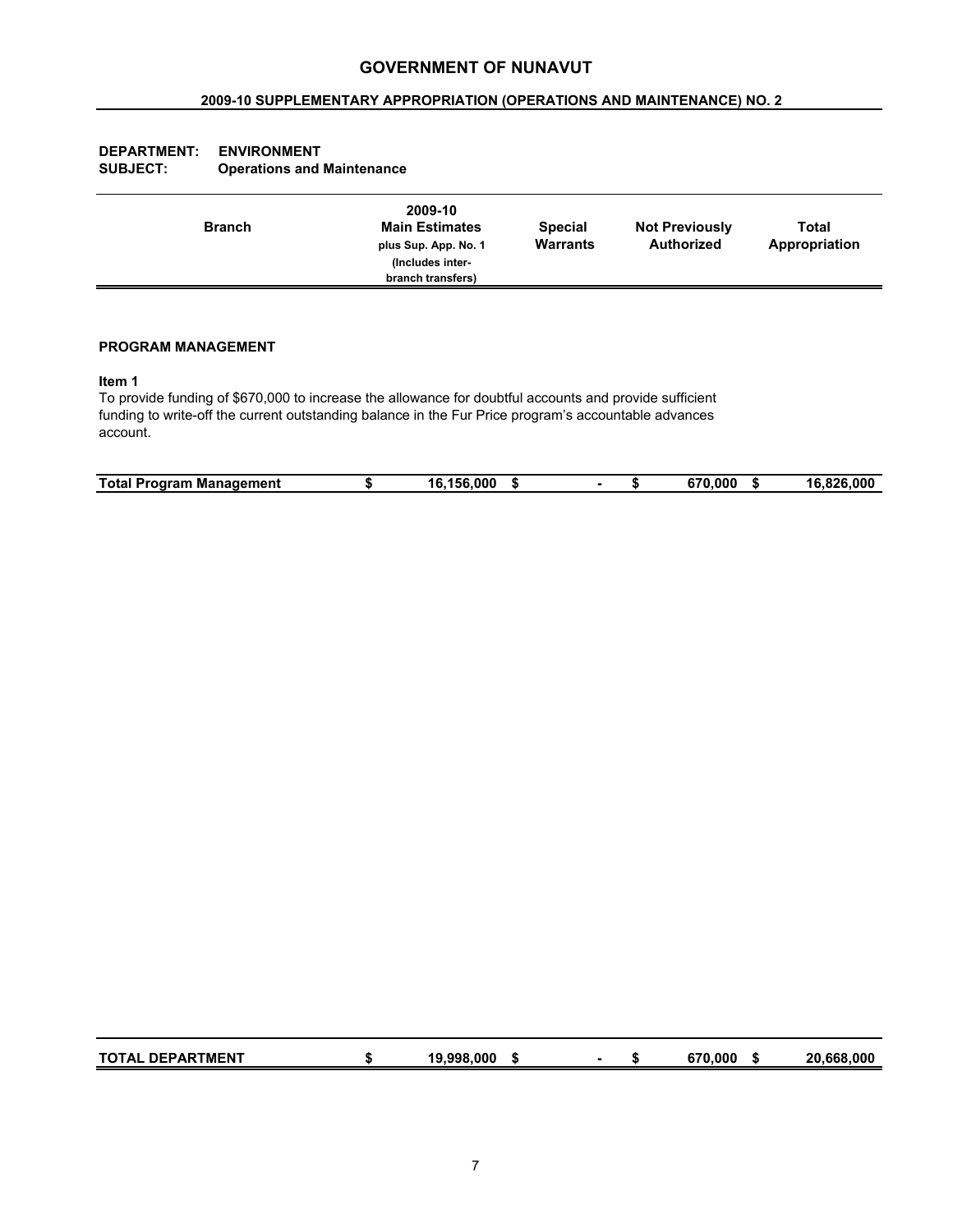## **2009-10 SUPPLEMENTARY APPROPRIATION (OPERATIONS AND MAINTENANCE) NO. 2**

| <b>DEPARTMENT:</b> | <b>ECONOMIC DEVELOPMENT AND TRANSPORTATION</b> |
|--------------------|------------------------------------------------|
| <b>SUBJECT:</b>    | <b>Operations and Maintenance</b>              |

|  | <b>Branch</b> | 2009-10<br><b>Main Estimates</b><br>plus Sup. App. No. 1<br>(Includes inter-<br>branch transfers) | <b>Special</b><br>Warrants | <b>Not Previously</b><br>Authorized | Total<br>Appropriation |
|--|---------------|---------------------------------------------------------------------------------------------------|----------------------------|-------------------------------------|------------------------|
|--|---------------|---------------------------------------------------------------------------------------------------|----------------------------|-------------------------------------|------------------------|

## **ECONOMIC DEVELOPMENT**

#### **Item 1**

To provide funding of \$270,000 to continue the mine training projects and Socio-Economic Monitoring Committees under the Community Development Trust.

| <b>Total Economic</b><br><b>Development</b> | 1.000<br>AA<br>ົ<br>- 11<br>--<br>-. | .000<br>270 | <u>то.</u><br>.000<br>no.<br>--<br>- 11<br>. |
|---------------------------------------------|--------------------------------------|-------------|----------------------------------------------|

| <b>TOTAL DEPARTMENT</b> | 55.386.000 |  | 270.000 | 55,656,000 |
|-------------------------|------------|--|---------|------------|
|                         |            |  |         |            |